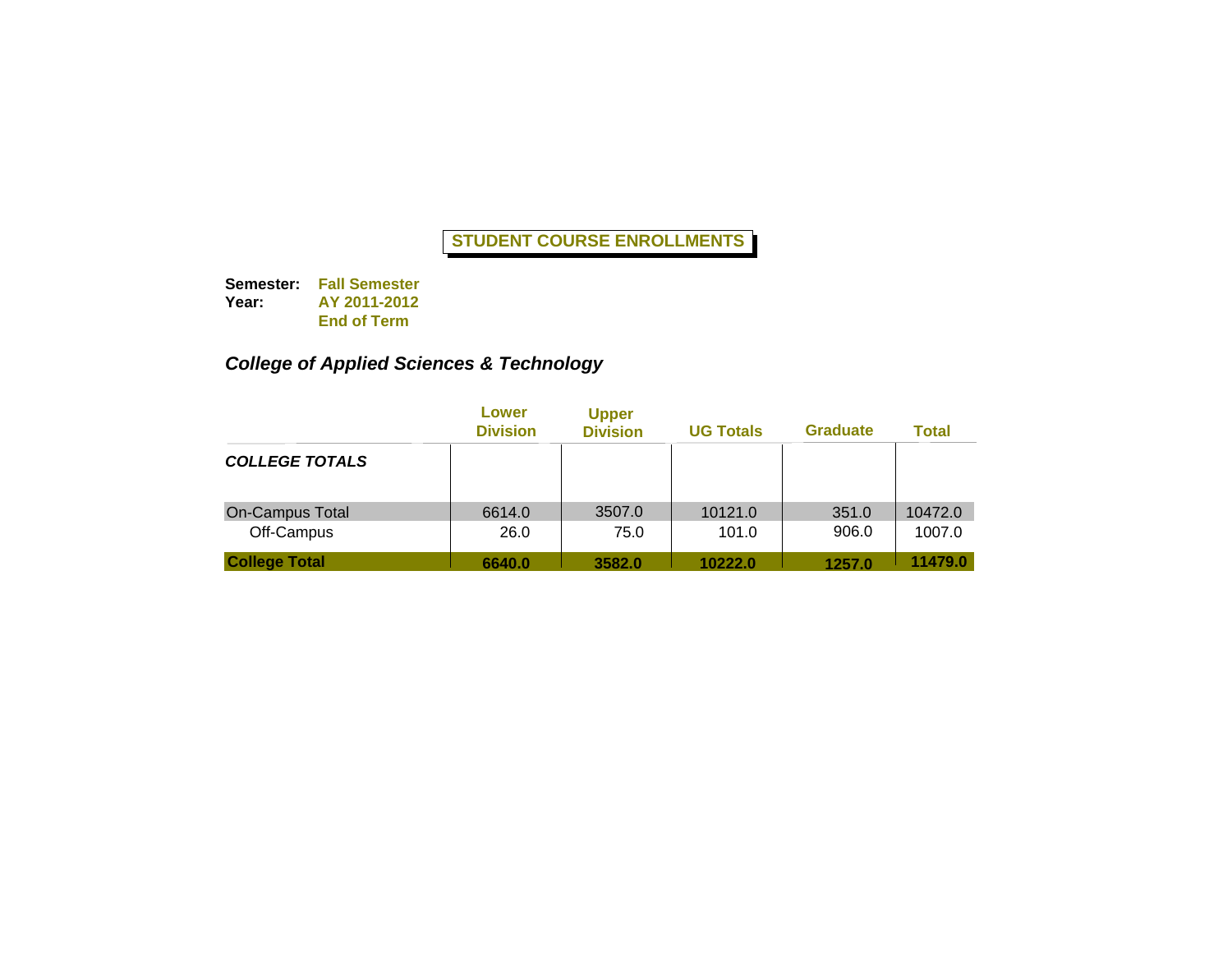**Semester: Fall Semester Year: AY 2011-2012 End of Term**

# *College of Architecture & Planning*

|                                      | Lower<br><b>Division</b> | <b>Upper</b><br><b>Division</b> | <b>UG Totals</b> | <b>Graduate</b> | <b>Total</b>   |
|--------------------------------------|--------------------------|---------------------------------|------------------|-----------------|----------------|
| <b>COLLEGE TOTALS</b>                |                          |                                 |                  |                 |                |
| <b>On-Campus Total</b><br>Off-Campus | 1069.0<br>0.0            | 891.0<br>0.0                    | 1960.0<br>0.0    | 656.0<br>40.0   | 2616.0<br>40.0 |
| <b>College Total</b>                 | 1069.0                   | 891.0                           | 1960.0           | 696.0           | 2656.0         |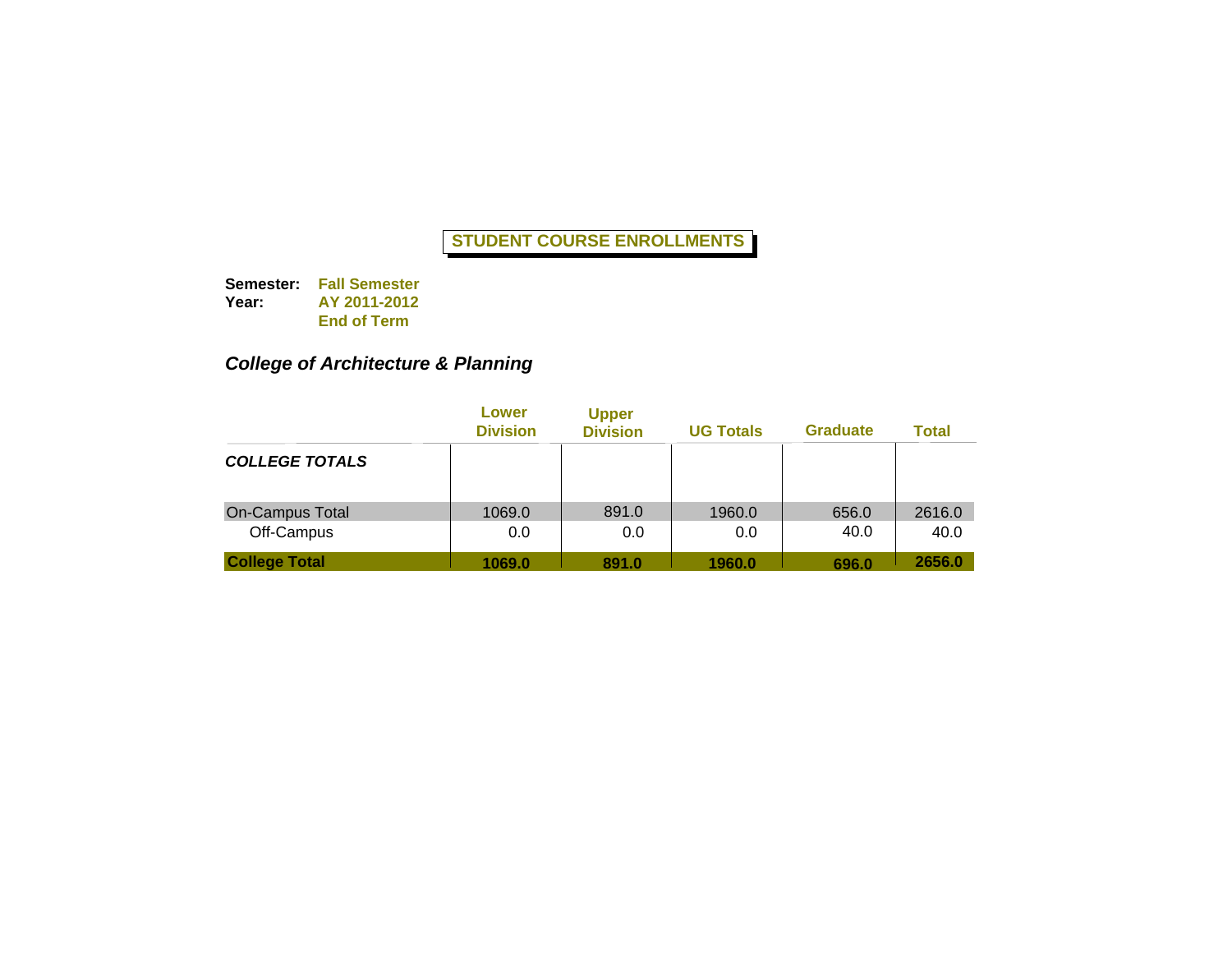**Semester: Fall Semester Year: AY 2011-2012 End of Term**

# *College of Business*

|                                      | Lower<br><b>Division</b> | <b>Upper</b><br><b>Division</b> | <b>UG Totals</b> | <b>Graduate</b> | Total            |
|--------------------------------------|--------------------------|---------------------------------|------------------|-----------------|------------------|
| <b>COLLEGE TOTALS</b>                |                          |                                 |                  |                 |                  |
| <b>On-Campus Total</b><br>Off-Campus | 6777.0<br>418.0          | 3807.0<br>95.0                  | 10584.0<br>513.0 | 240.0<br>374.0  | 10824.0<br>887.0 |
| <b>College Total</b>                 | 7195.0                   | 3902.0                          | 11097.0          | 614.0           | 11711.0          |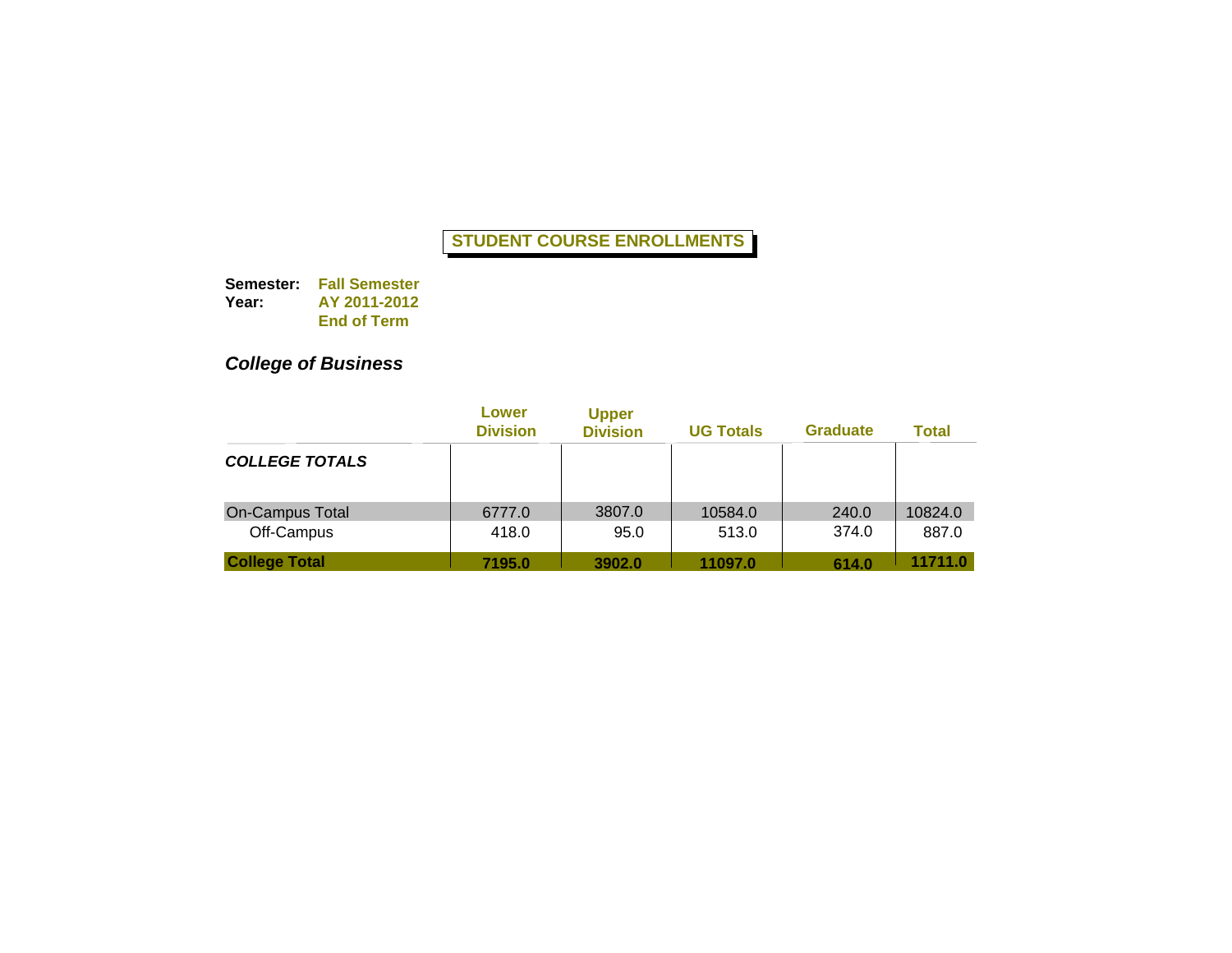**Semester: Fall Semester Year: AY 2011-2012 End of Term**

### *College of Communication, Information, & Media*

|                                      | Lower<br><b>Division</b> | <b>Upper</b><br><b>Division</b> | <b>UG Totals</b> | <b>Graduate</b> | <b>Total</b>    |
|--------------------------------------|--------------------------|---------------------------------|------------------|-----------------|-----------------|
| <b>COLLEGE TOTALS</b>                |                          |                                 |                  |                 |                 |
| <b>On-Campus Total</b><br>Off-Campus | 4695.0<br>30.0           | 2691.0<br>14.0                  | 7386.0<br>44.0   | 447.0<br>57.0   | 7833.0<br>101.0 |
| <b>College Total</b>                 | 4725.0                   | 2705.0                          | 7430.0           | 504.0           | 7934.0          |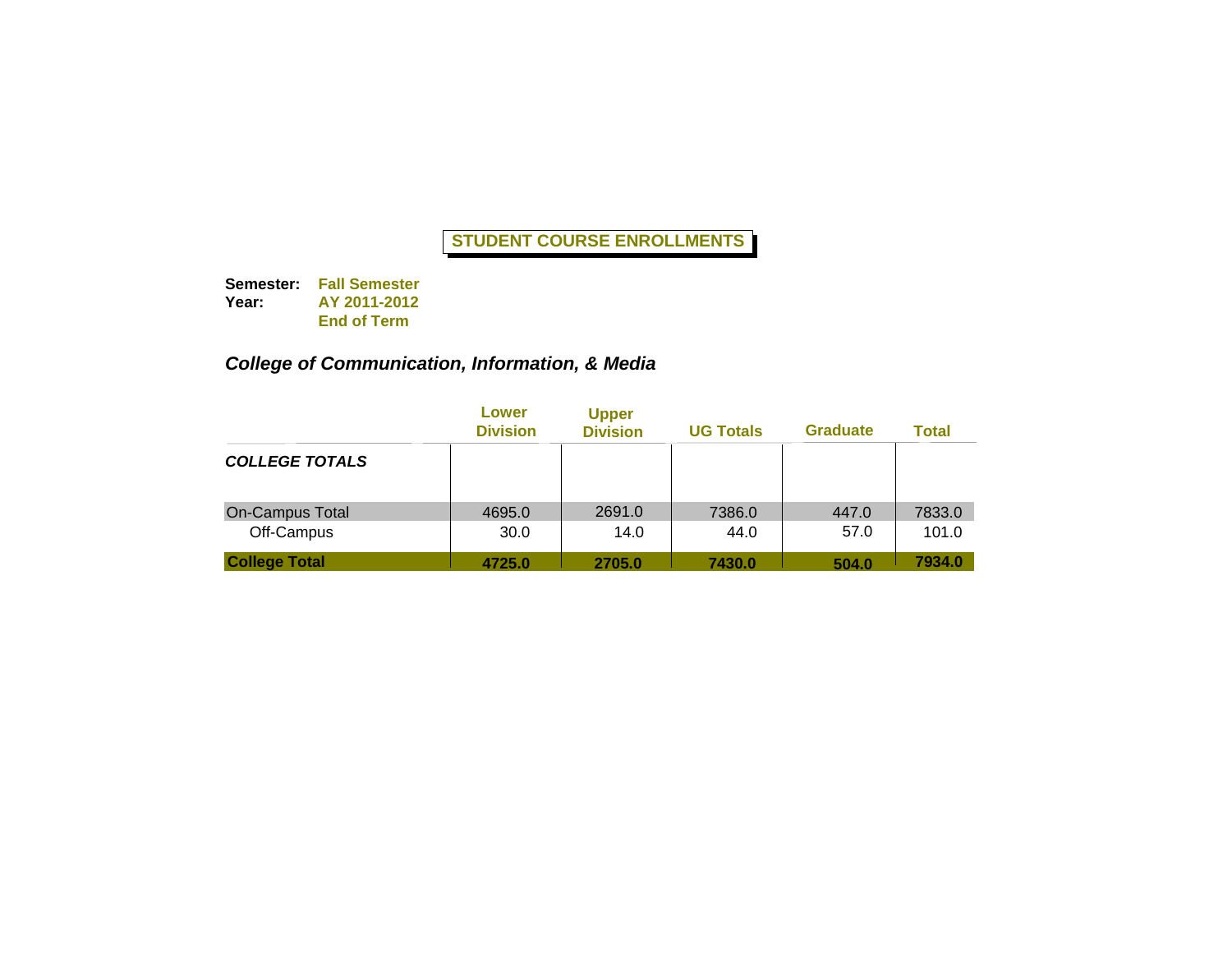**Semester: Fall Semester Year: AY 2011-2012 End of Term**

# *College of Fine Arts*

|                                    | Lower<br><b>Division</b> | <b>Upper</b><br><b>Division</b> | <b>UG Totals</b> | <b>Graduate</b> | Total         |
|------------------------------------|--------------------------|---------------------------------|------------------|-----------------|---------------|
| <b>COLLEGE TOTALS</b>              |                          |                                 |                  |                 |               |
| <b>On-Campus Total</b>             | 6631.0                   | 2897.0<br>4.0                   | 9528.0           | 366.0<br>0.0    | 9894.0<br>7.0 |
| Off-Campus<br><b>College Total</b> | 3.0<br>6634.0            | 2901.0                          | 7.0<br>9535.0    | 366.0           | 9901.0        |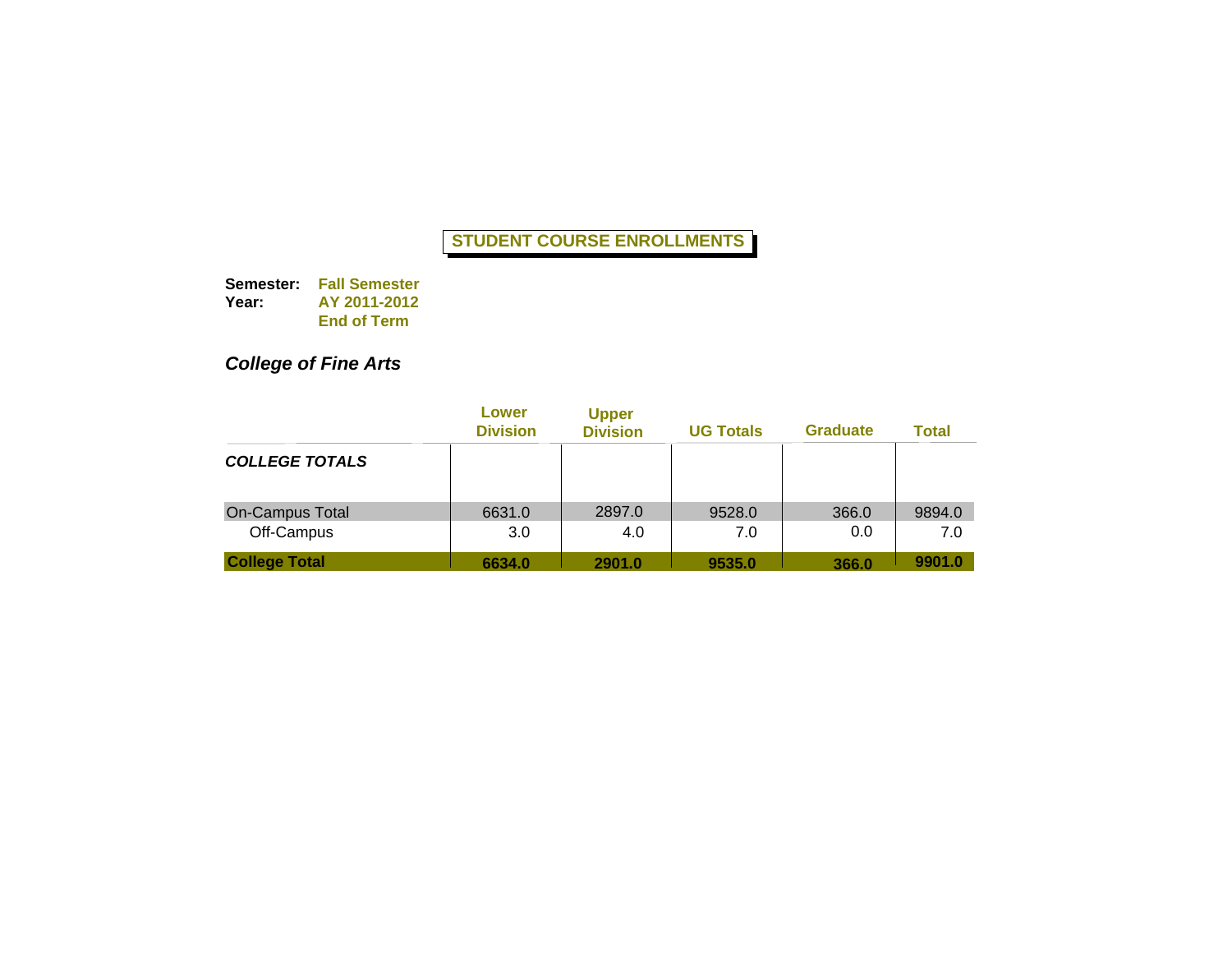**Semester: Fall Semester Year: AY 2011-2012 End of Term**

### *College of Sciences and Humanities*

|                                      | Lower<br><b>Division</b> | <b>Upper</b><br><b>Division</b> | <b>UG Totals</b>  | <b>Graduate</b> | <b>Total</b>      |
|--------------------------------------|--------------------------|---------------------------------|-------------------|-----------------|-------------------|
| <b>COLLEGE TOTALS</b>                |                          |                                 |                   |                 |                   |
| <b>On-Campus Total</b><br>Off-Campus | 34320.0<br>1340.0        | 9016.0<br>466.0                 | 43336.0<br>1806.0 | 1864.0<br>70.0  | 45200.0<br>1876.0 |
| <b>College Total</b>                 | 35660.0                  | 9482.0                          | 45142.0           | 1934.0          | 47076.0           |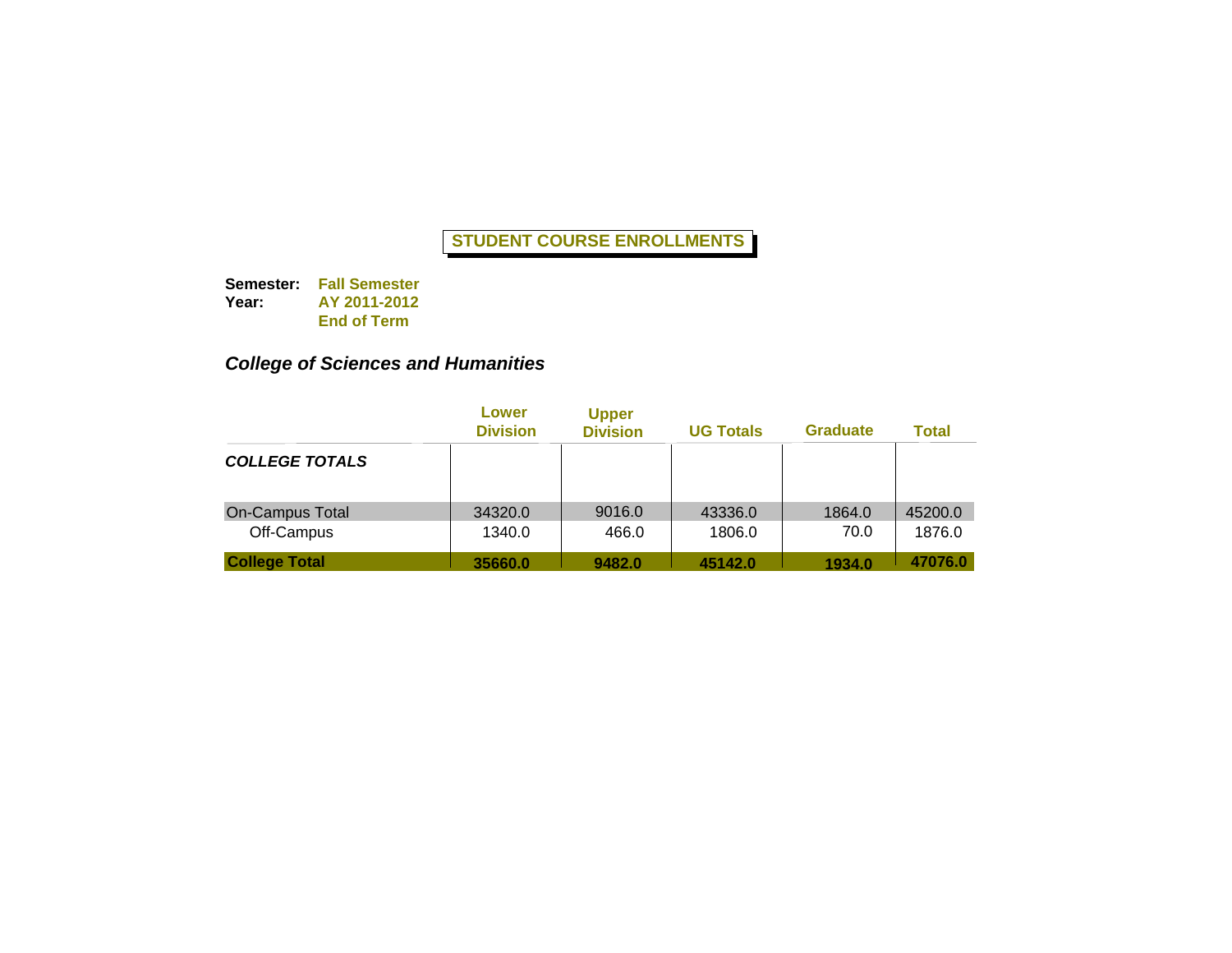**Semester: Fall Semester Year: AY 2011-2012 End of Term**

# *Interdepartmental*

|                        | Lower<br><b>Division</b> | <b>Upper</b><br><b>Division</b> | <b>UG Totals</b> | <b>Graduate</b> | <b>Total</b> |
|------------------------|--------------------------|---------------------------------|------------------|-----------------|--------------|
| <b>COLLEGE TOTALS</b>  |                          |                                 |                  |                 |              |
| <b>On-Campus Total</b> | 1205.0                   | 114.0                           | 1319.0           | 21.0            | 1340.0       |
| Off-Campus             | 2.0                      | 20.0                            | 22.0             | 0.0             | 22.0         |
| <b>College Total</b>   | 1207.0                   | 134.0                           | 1341.0           | 21.0            | 1362.0       |